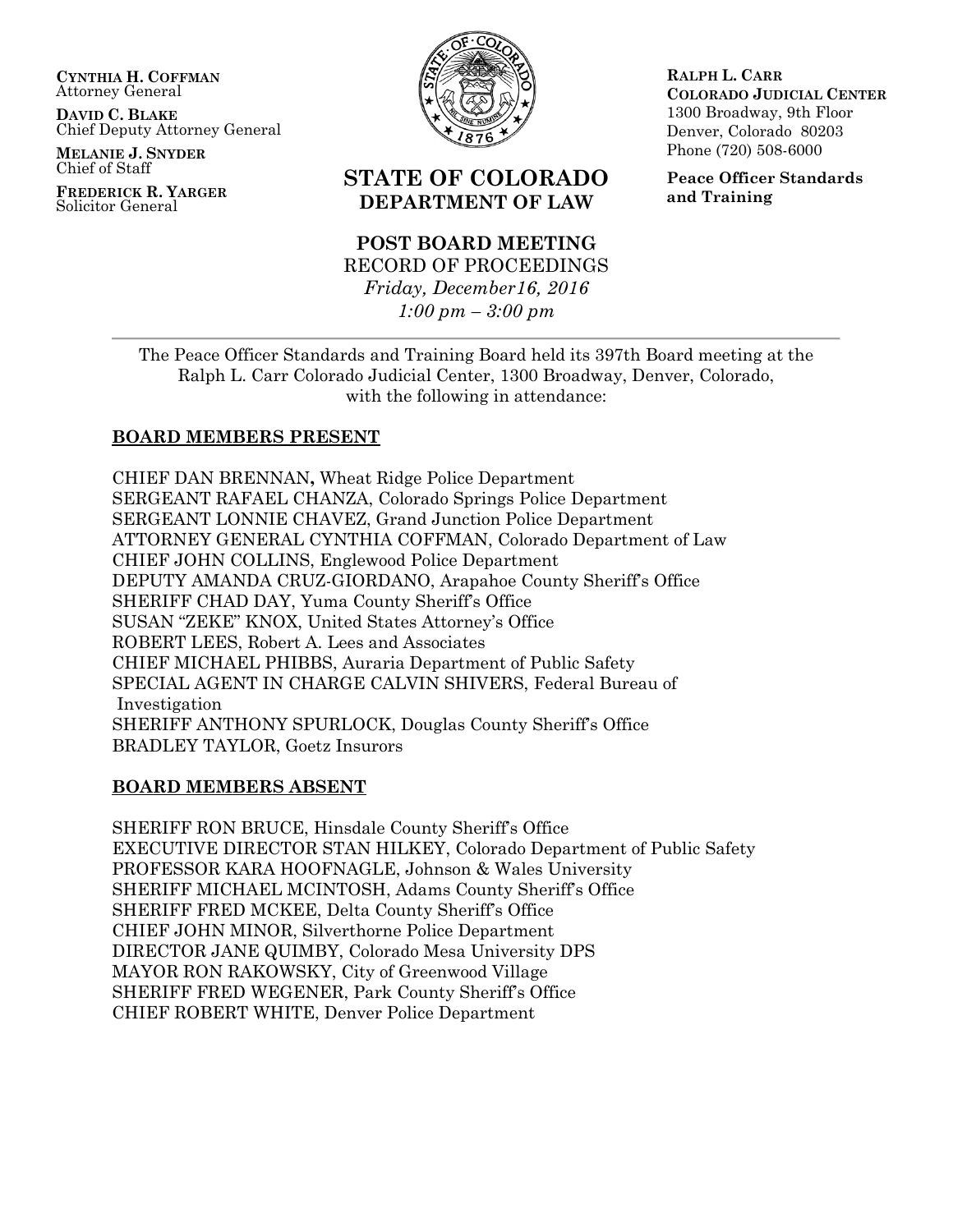# **BOARD COUNSEL**

# STACY WORTHINGTON

# **POST STAFF MEMBERS**

CORY AMEND, Director BOB BAKER, In-Service Training Manager BECKY CALOMINO, Grant Manager LORI JENCKS, Administrative Assistant ARIEL KISKIRAS, Administrative Assistant STEFANIE MACKEY, Grant Coordinator

# **MEMBERS OF THE PUBLIC IN ATTENDANCE**

SERGEANT WILLIAM BAKER, Grand Junction Police Department OFFICER COREY COMPTON, Colorado Springs Police Department SERGEANT GRAHAM DUNNE, Aurora Police Department DEPUTY ED KAFEL, El Paso County Sheriff's Office COMMANDER RICK KYLE, Denver Police Department COMMANDER KARL SMALLEY, Adams County Sheriff's Office DEPUTY ATTORNEY GENERAL SCOTT TURNER, Attorney General's Office SERGEANT JEFF VANHOOK, Larimer County Sheriff's Office

### **Introductions:**

1. **Welcome** Attorney General Cynthia Coffman

- 2. **Pledge of Allegiance**
- 3. **Moment of Silence**

AG Coffman requested a moment of silence in honor of Trooper Cody Donahue, who was killed in the line of duty November 26, 2016.

### 4. **Introduction of Board Members, SME Members, Staff and Guests**

5. **Formal Board Recognition of New** Attorney General Cynthia Coffman **Board Members**

AG Coffman welcomed SAC Calvin Shivers, Federal Bureau of Investigations. New member Mayor Ron Rakowsky of Greenwood Village was unable to attend.

# 6. **Formal Board Recognition of** Attorney General Cynthia Coffman **Departing Subject Matter Expert Committee Member**

AG Coffman recognized departing Firearms SME committee member Range Master Corey Compton.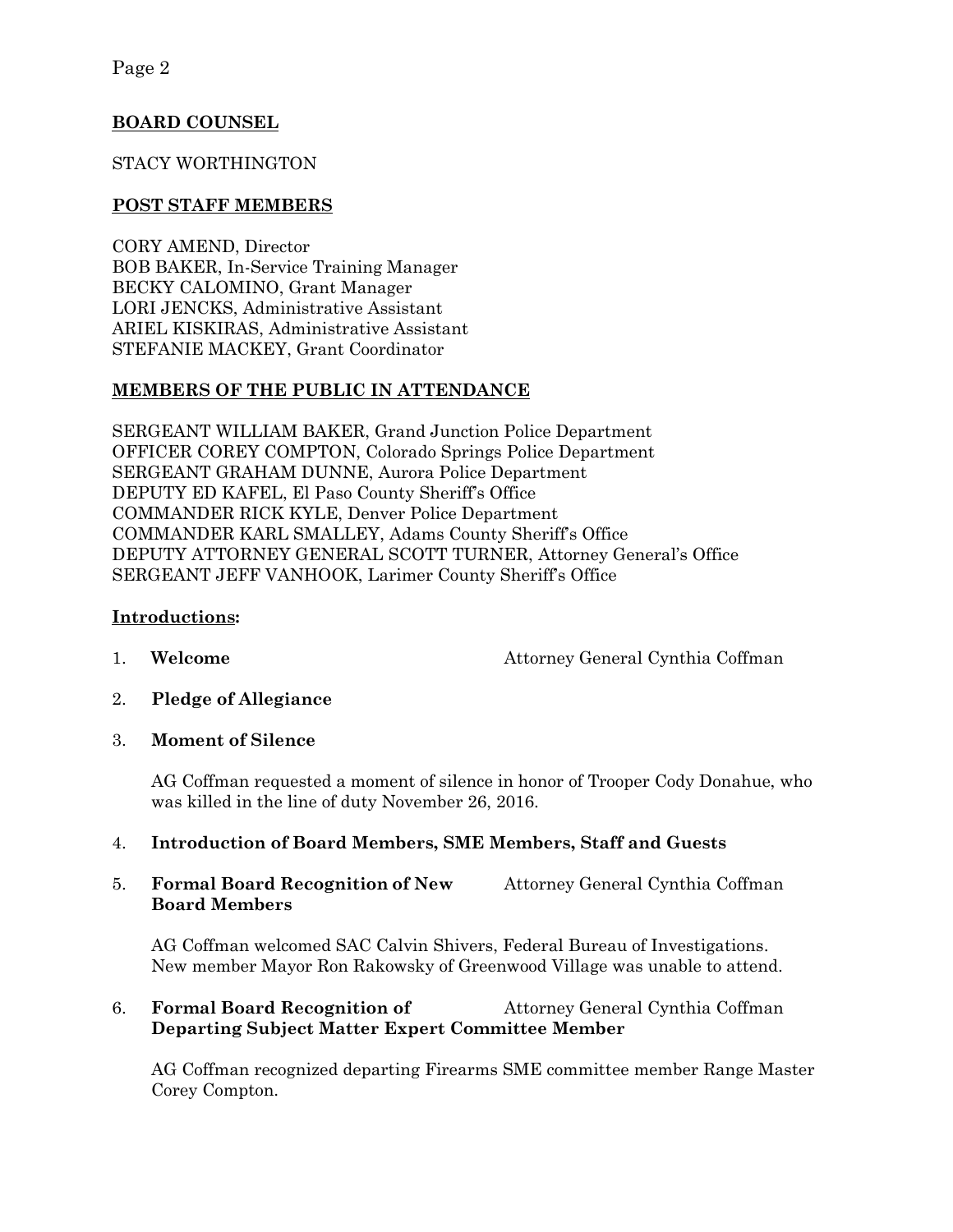Page 3

### 7. **Roll Call** Director Cory Amend

*Declaration of a quorum (13)*

#### 8. **Subject Matter Expert Committee Reports**

A. Arrest Control Sheriff Chad Day

Board Representative

There were two SBI reports, but no recommended changes. A new Reserve academy in Jefferson County was approved. The committee is discussing the Arrest Control Instructor program requirements, and will continue review at the January meeting. Test out requirements are also under discussion. Sheriff Day proposed Board consideration of a disclaimer to differentiate those individuals who are coming from out of state, as opposed to those who have attended a Colorado academy. Some out-of-state arrest control disciplines are not clearly defined or may be mixed disciplines. Agencies hiring a candidate who has tested out make assumptions regarding that officer's arrest control discipline, which may vary from the discipline utilized by an agency. There was discussion of the issues for Colorado agencies, and some possible solutions were mentioned. Chief Brennan suggests SME committee work with staff on specifics, background on issues, and recommendations and present to the Board at a later meeting.

B. Curriculum Sgt. Graham Dunne, Chair

Instruction Methodology is still in progress, but will be completed within a month. Two new members were approved. The Jeffco Reserve academy was approved pending answers on two courses. Fifteen questions regarding marijuana have been created for the POST exam, and were finalized today. Review of the existing POST exam questions will begin in early 2017. A subcommittee will be created shortly to review and revise the Reserve Academic Training Program.

AG Coffman thanked Deputy Kafel for assisting with the simulator which was set up at the Capitol for experience in firearms training for legislators and staff. Channel 4 News presented a story on the event.

Approval is recommended for the Jeffco Reserve academy lesson plan. Otero Jr. College Academy was found to be in compliance after their November inspection. The committee thanked member Cory Compton for his service. Officer Mark Abbotts of CSPD was approved as a new member. Review and revision of the Firearms and Instructor programs continues. Dep. Kafel gave an overview of 2016 accomplishments with a total of 247 hours contributed by members. The committee thanked POST Director Amend and staff for their support and dedication.

D. Law Enforcement Driving Cmdr. Karl Smalley, Chair

C. Firearms Dep. Ed Kafel, Chair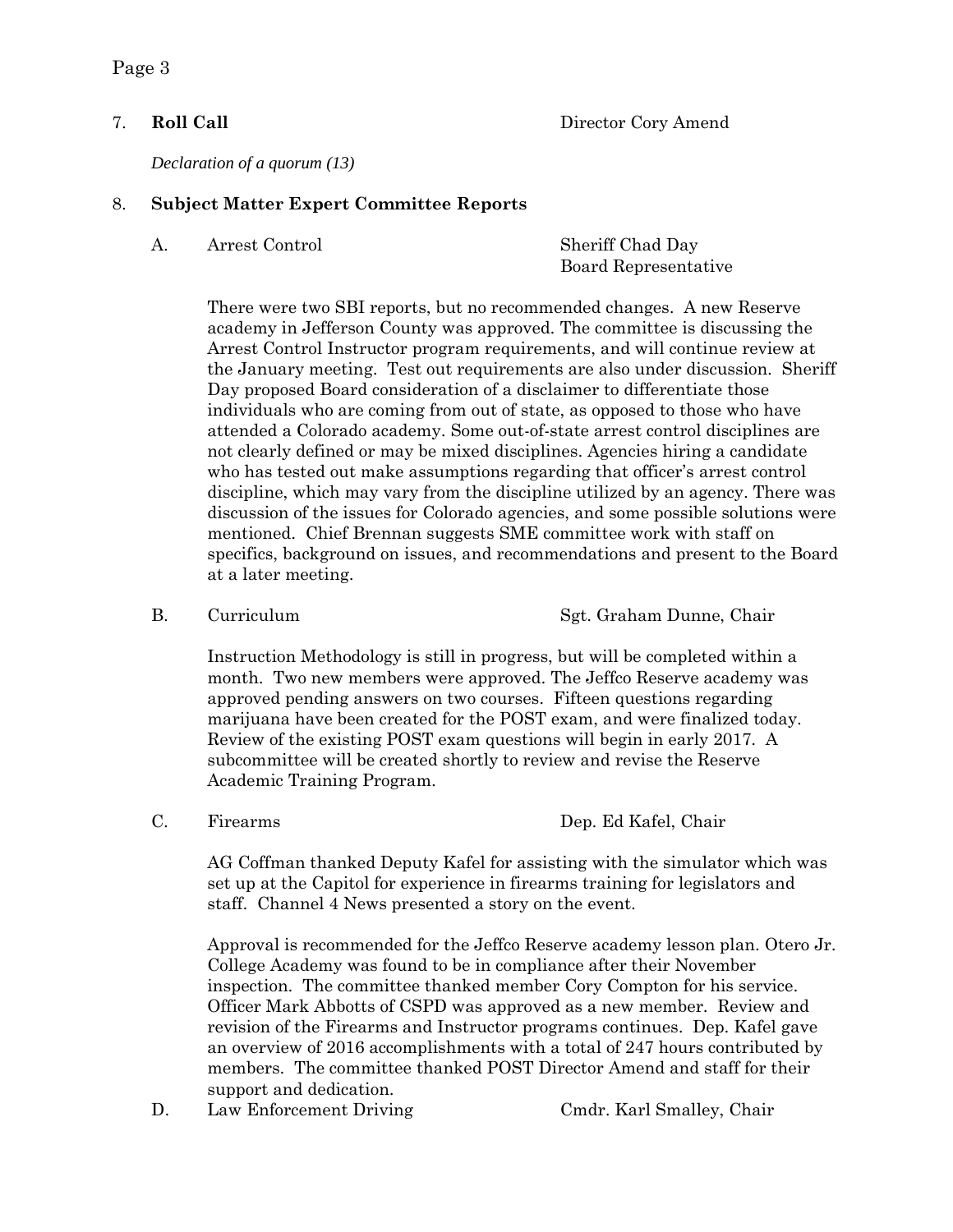The 2017 SME member forms were completed. Jeffco Reserve Academy was approved. Three full instructors were approved. The revised Law Enforcement Driving program was completed, and is presented to the Board for approval. The National Association of Professional Drivers (NAPD) instructor certificates previously had an expiration date of 3 years. The committee now recognizes the certificates as non-expiring. The Instructor program is being reviewed. Changes include instructor requirements and adding instruction on electronic stability control and high center of gravity vehicles. While high center of gravity vehicles are not covered in the Basic academy, they will be covered in the Instructor program. There are no upcoming inspections.

*Motion to approve the revised Law Enforcement Driving program by Sheriff Day. Unanimously approved.* 

### 9. **Approval of POST Minutes from** Attorney General Cynthia Coffman  **September 16, 2016**

*Motion to approve by Chief Phibbs. Approved unanimously.*

- 10. **Peace Officer Certification Revocation** Director Cory Amend **Actions**
	- A. **POST Rule 9 - Revocation of Peace Officer Certifications – Felony Convictions:** § 24-31-305, C.R.S.(2)(a) A Colorado peace officer certification issued pursuant to subsection (1) or (1.3) of this section or 24-31-308 shall be suspended or revoked by the POST Board if the certificate holder has been convicted of a felony, or has been convicted on or after July 1, 2001, of any misdemeanor described in subsection  $(1.5)$  of  $\S$  24-31-30 C.R.S., or has otherwise failed to meet the certification requirements established by the Board. For purposes of this rule, the term 'conviction' includes any deferred judgments or deferred sentences imposed by a court.
		- 1. No. F16-05, **James A. Ashby**, Certification B15244 (PID 133363). On June 23, 2016, Respondent was convicted of one count of Murder 2, §18-3-103(1) CRS, a Class 2 Felony. The Respondent was employed as a peace officer on the date of the offense (Date of Offense: October12th 2014 – Separated November 14th, 2014). The Respondent has failed to comply with POST Show Cause Order F16-05 by failing to appear at the scheduled Show Cause Hearing. Director Amend recommends revocation of **James A. Ashby's** Colorado Peace Officer Certification B15244 (PID 133363).

*Motion to revoke by Sheriff Day. Approved unanimously.*

2. No. F16-06, **Patrick Brandon Kreh**, Certification B131069 (PID 131069). On March 25th, 2016, Respondent was convicted of 5 counts of Sexual Assault/Child-Pattern of Abuse, §18-3-405(1),(2)(d) CRS, a Class 3 Felony. The Respondent was not employed as a peace officer on the date of the offense (Date of Offense: February 1st 2013, never employed). The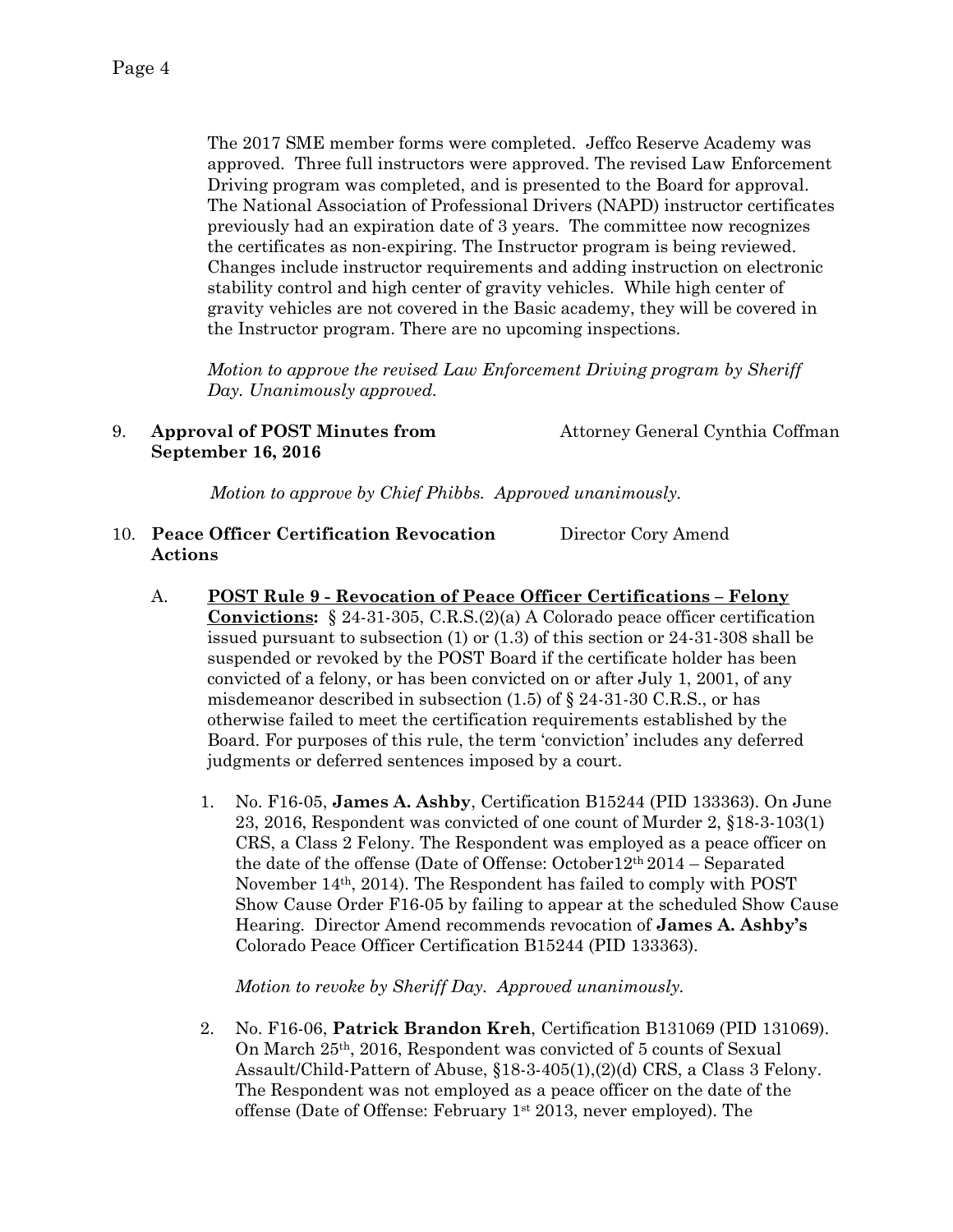Respondent has failed to comply with POST Show Cause Order F16-06 by failing to appear at the scheduled Show Cause Hearing. Director Amend recommends revocation of **Patrick Brandon Kreh's**, Colorado Peace Officer Certification B131069 (PID 131069).

*Motion to revoke by Sheriff Spurlock. Approved unanimously.*

# B. **POST Rule 9 - Revocation of Peace Officer Certifications –**

**Misdemeanor Convictions:** § 24-31-305, C.R.S.(2)(a) A Colorado peace officer certification issued pursuant to subsection (1) or (1.3) of this section or 24-31-308 shall be suspended or revoked by the POST Board if the certificate holder has been convicted of a felony, or has been convicted on or after July 1, 2001, of any misdemeanor described in subsection (1.5) of § 24-31-30 C.R.S., or has otherwise failed to meet the certification requirements established by the Board. For purposes of this rule, the term 'conviction' includes any deferred judgments or deferred sentences imposed by a court. Revocation of peace officer certificates based upon conviction(s) of misdemeanor crimes are recognized in § 24-31-305(1.5) (b) thru (h), C.R.S.

1. No. M16-01, **Jason Robert Lombard,** Certification 133372, (PID 133372). On July 14, 2016, Respondent was convicted of one count of Harassment-Strike/Shove/Kick, §18-9-111(1)(a) CRS, a Class 3 Misdemeanor. The respondent was employed as a peace officer on the date of the offense (Date of Offense: September 15, 2015, - Separated September 22, 2015). The respondent appeared at the scheduled Show Cause Hearing No. M16-01 on September 21st, 2016. Director Amend recommends revocation of **Jason Robert Lombard's** Colorado Peace Officer Certification 133372, PID 133372.

*Motion to revoke by Chief Brennan. Approved unanimously.*

2. No. M16-02, **Arthur Lee Freeman Jr,** Certification B138812 (PID 138812). On June 29, 2016, Respondent was convicted of one count of Official Misconduct I, §18-8-404 CRS, a Class 2 Misdemeanor. The respondent was employed as a peace officer on the date of the offense (Date of Offense: January 1st, 2014 – December 31st, 2015 - Separated January 1st, 2016). The respondent appeared at the scheduled Show Cause Hearing No. M16-02 on September 23rd, 2016. Director Amend recommends revocation of **Arthur Lee Freeman's** Colorado Peace Officer Certification B138812, PID 138812.

*Motion to revoke. Approved unanimously.*

### 11. **Sunrise Review** Director Cory Amend

Fraser/Winter Park Police Department and Mead Police Department submitted applications for Sunrise review. The Sunrise review subcommittee, consisting of Sgt. Chavez, Chief Collins, Sheriff Day, Chief Phibbs, and Sheriff Spurlock, met earlier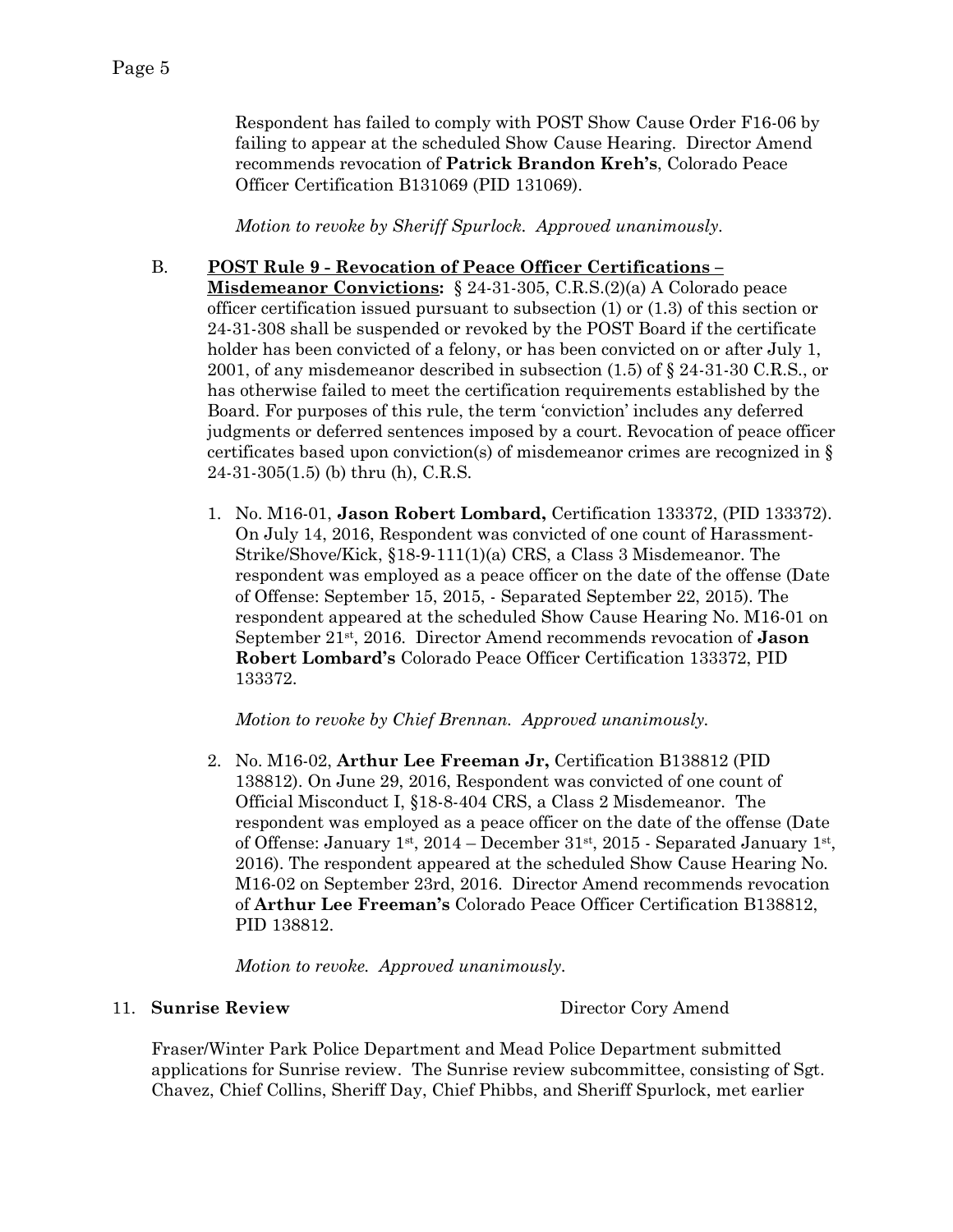today and reviewed the applications and appended materials. Approval without restriction for both departments is recommended by the subcommittee. Sheriff Day recused himself from the subcommittee vote due to a conflict of interest.

*Motion to approve full status without restriction or limitation to Fraser/Winter Park Police Department and Mead Police Department by Chief Phibbs. Per Board Counsel Worthington, Sheriff Day is permitted to vote per Rule of Necessity as his vote was needed to fulfill a quorum. Passed unanimously.* 

12. **Strategic Plan** Director Cory Amend

The draft of the Strategic Plan was summarized, to include six categories. Specific questions by the Board members regarding some aspects were addressed. There was discussion of previously proposed contract positions for the training regions. Director Amend has since learned that the proposed position cannot be a contract position. Future handling of legislation that may affect POST was discussed.

### 13. **Code of Ethics** Stacy Worthington

At the September POST Board meeting Ms. Worthington presented a draft of a formal Code of Ethics for the POST Board. The Board requested revisions, which have been completed. She presented the revised draft to the Board. At the time of this presentation, there was no longer a quorum of members. Approval of the proposed Code of Ethics is tabled until the March, 2017 meeting.

# 14. **2017 POST Board Meeting Dates** Attorney General Cynthia Coffman

March 24, 2017 June 2, 2017 September 8, 2017 (Work Session September 7, 2017) December 1, 2017

# 15. **Comments from Others on POST Issues**

CSOC requested that Sheriff Day advise the Board and ask for their consideration of CSOC's attempt to find a sponsor for potential amendment of  $\S 30-10-501.6(2)$ Training, specifically regarding training for sheriffs. The amendment would eliminate the 20-hour in-service training requirement, since sheriffs are required, under Rule 28, to complete 24 hours of in-service training. It would eliminate one more tracking issue, and would be the only change to the statute.

Sheriff Spurlock stated that the budget has been obtained for a new driving track for the Highlands Ranch LETA with construction to begin in March.

Director Amend informally summarized the Rule 28 compliance at time of meeting. Last year 27 agencies were out of compliance, and many are now in compliance. The report should be much better this year.